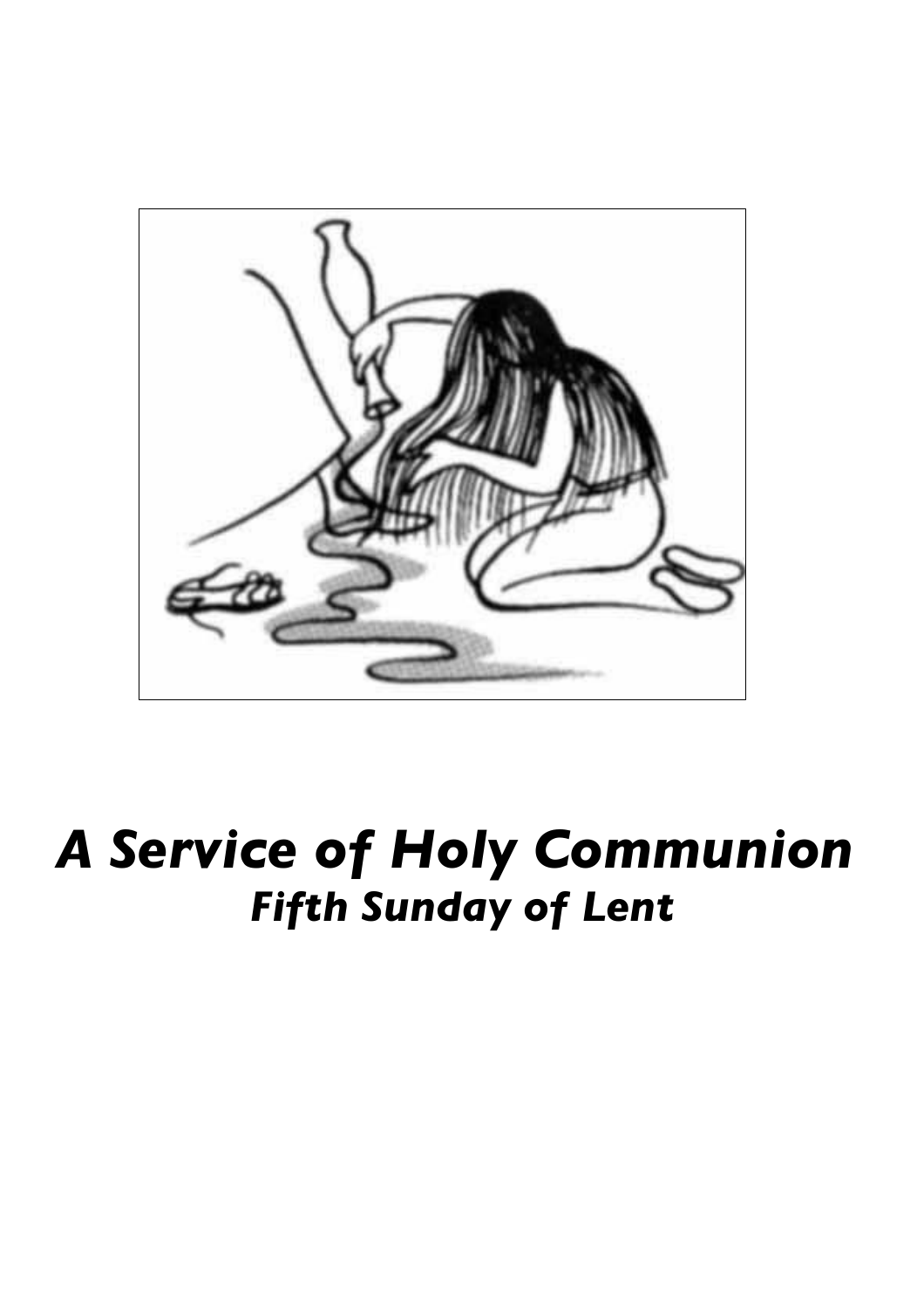**Welcome to St James,** the parish Church of Bulkington. Thank you for joining us today onsite or online. We are very glad to be with you.

**Holy Communion (or the Eucharist)** is the central act of Christian worship. Through our community celebration of the Eucharist, we tell the story of God with his people throughout history, and proclaim that this God, revealed to us in Jesus Christ, is real among us. The season of **Lent** is a season of preparation for **Easter**, and traditionally has been seen as the principal occasion to prepare for **baptism**, as well as reconciliation. It is a spring-time of faith, where we focus on confession, self-denial, study, and giving of our time and money. Today as **Passiontide** begins we move closer towards Jesus' death on the cross and we use veils on the crosses and statues in Church as a sign of lament and to remind ourselves of the power of the symbol of the cross – sometimes we notice something most of all when it is not there

**This service is being livestreamed** so that as many as would like to can be part of our worship.

## **Please give generously to support St James.** You can

- Join the Parish Giving Scheme (please speak to Rev Charles about this)
- Online at https://tinyurl.com/y5o6gncq (the QR code will take you to this page)
- Make an electronic donation via bank transfer or standing order.

-

- Place a cash donation (white or brown envelope) in the plate on the way into or out of Church.

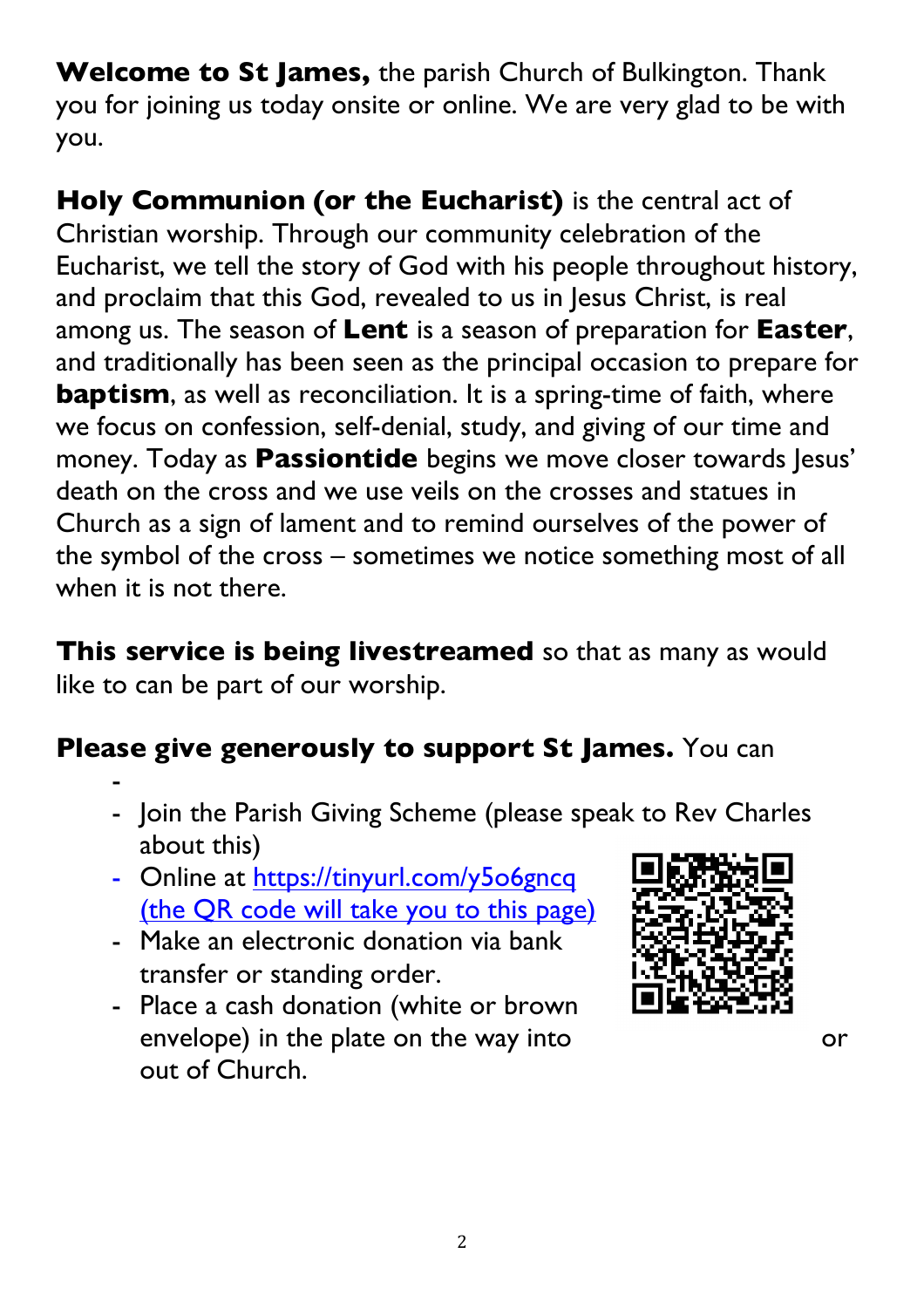# *The Gathering*

In the name of the Father, and of the Son, and of the Holy Spirit. *All:* **Amen.**

#### **The Greeting**

The Lord be with you *All:* **and also with you.**

#### **Prayer of Preparation**

**Almighty God, to whom all hearts are open, all desires known, and from whom no secrets are hidden: cleanse the thoughts of our hearts by the inspiration of your Holy Spirit, that we may perfectly love you, and worthily magnify your holy name; through Christ our Lord. Amen.**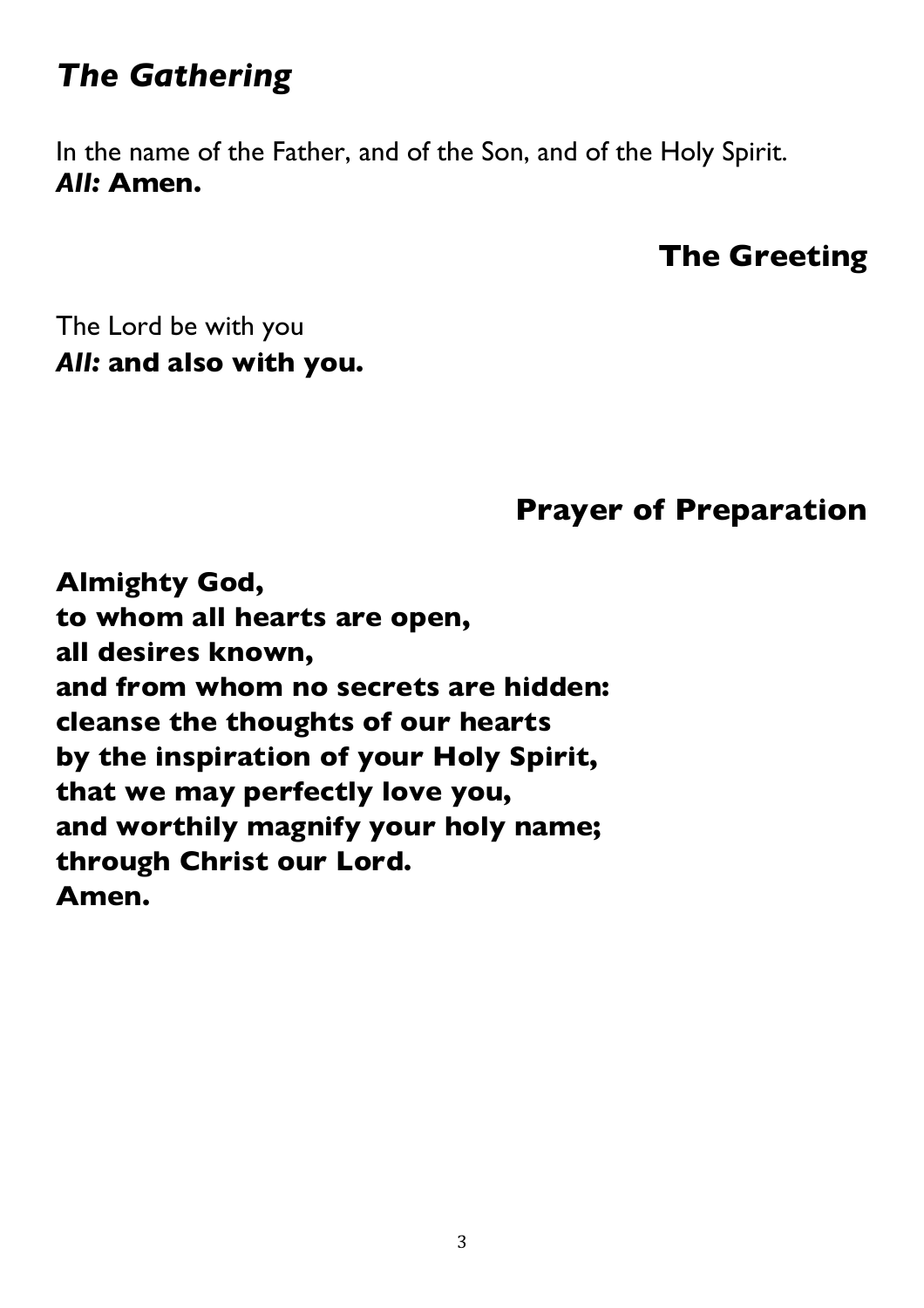## **Confession and Absolution**

We come to God as one from whom no secrets are hidden, to ask for his forgiveness and peace.

O God, you know my foolishness and my sins are not hidden from you: Lord, have mercy. *All:* **Lord, have mercy.**

Let not the flood overwhelm me nor the depths swallow me up; let not the pit shut its mouth upon me: Christ, have mercy.

#### *All:* **Christ, have mercy.**

Hear me, O Lord, as your loving kindness is good; turn to me as your compassion is great: Lord, have mercy.

#### *All:* **Lord, have mercy.**

Almighty God, who forgives all who truly repent, have mercy upon *you*, pardon and deliver *you* from all *your* sins, confirm and strengthen *you* in all goodness, and keep *you* in life eternal; through Jesus Christ our Lord. *All:* **Amen.**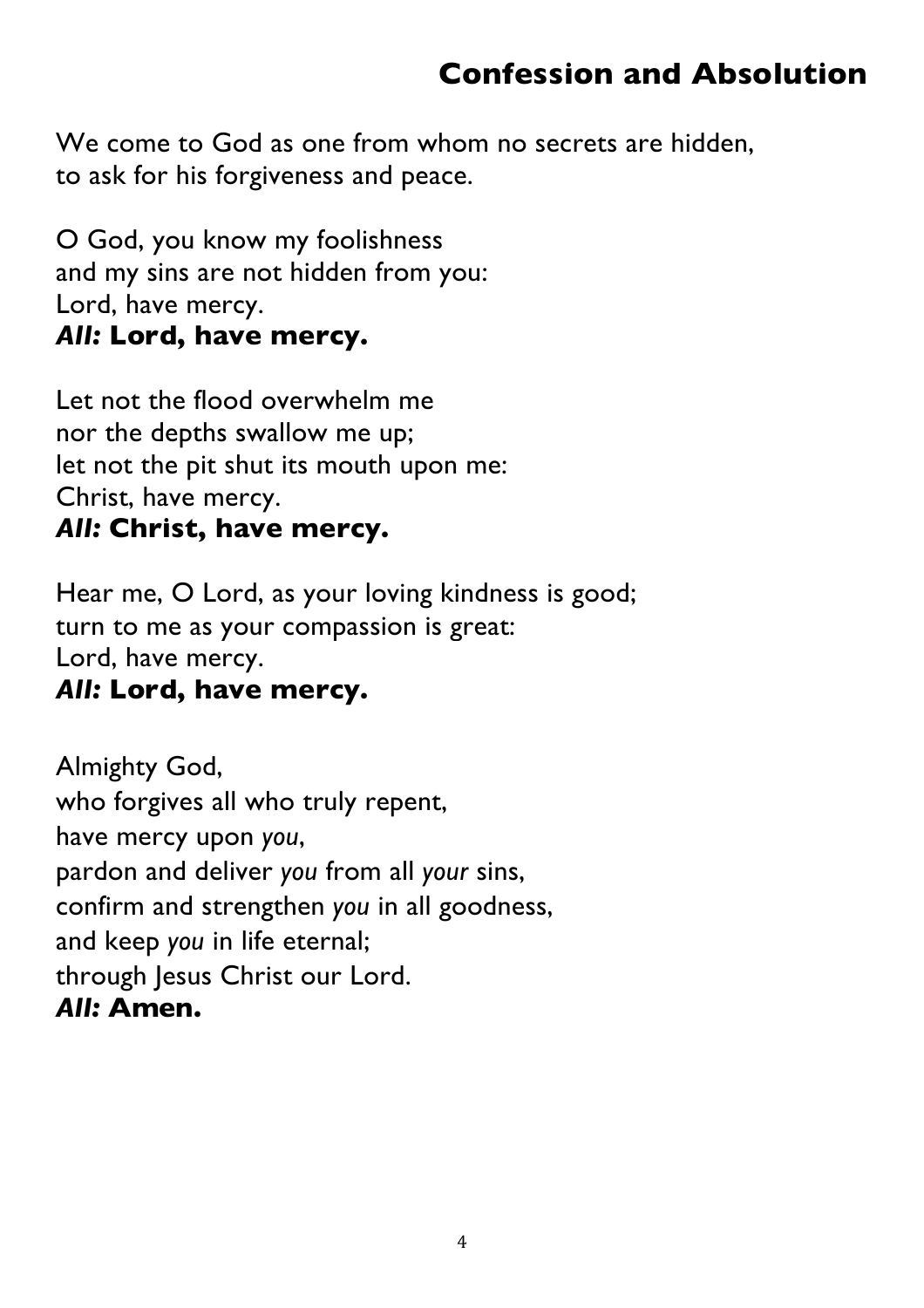## **The Collect**

*We spend a moment in quiet prayer and then Rev Charles prays:* 

Gracious Father, you gave up your Son out of love for the world: lead us to ponder the mysteries of his passion, that we may know eternal peace through the shedding of our Saviour's blood, Jesus Christ our Lord.

#### *All:* **Amen.**

# *The Liturgy of the Word*

#### **Isaiah 43:16-21**

| Thus says the LORD,                              |
|--------------------------------------------------|
| who makes a way in the sea,                      |
| a path in the mighty waters,                     |
| <sup>17</sup> who brings out chariot and horse,  |
| army and warrior;                                |
| they lie down, they cannot rise,                 |
| they are extinguished, quenched like a wick:     |
| <sup>18</sup> Do not remember the former things, |
| or consider the things of old.                   |
| <sup>19</sup> am about to do a new thing;        |
| now it springs forth, do you not perceive it?    |
| I will make a way in the wilderness              |
| and rivers in the desert.                        |
| 20 The wild animals will honour me,              |
| the jackals and the ostriches;                   |
| for I give water in the wilderness,              |
| rivers in the desert,                            |
| to give drink to my chosen people,               |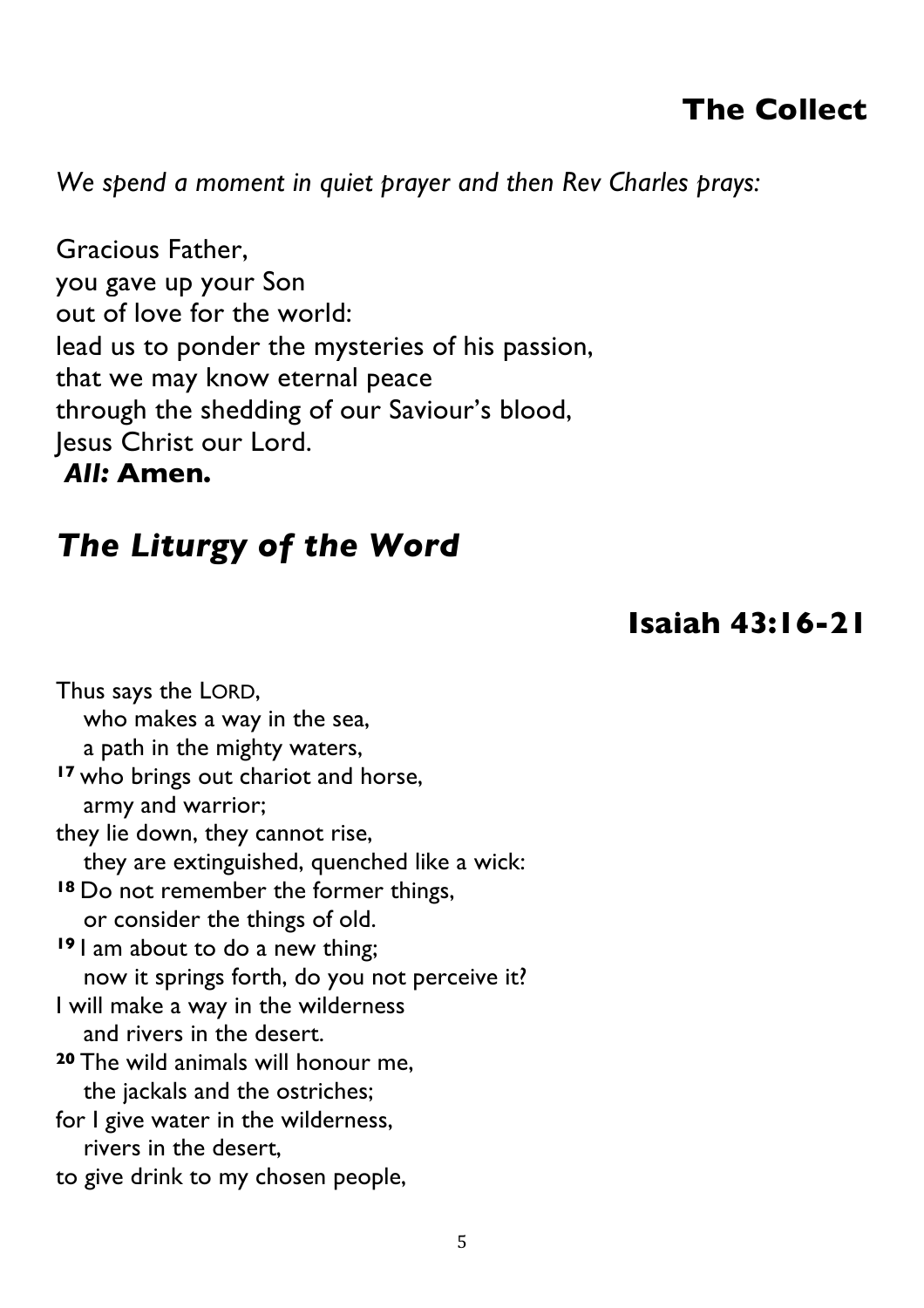**<sup>21</sup>** the people whom I formed for myself so that they might declare my praise.

This is the word of the Lord

#### *All:* **Thanks be to God.**

## **Philippians 3:4b-14**

If anyone else has reason to be confident in the flesh, I have more: **<sup>5</sup>** circumcised on the eighth day, a member of the people of Israel, of the tribe of Benjamin, a Hebrew born of Hebrews; as to the law, a Pharisee; **<sup>6</sup>** as to zeal, a persecutor of the church; as to righteousness under the law, blameless.

**<sup>7</sup>** Yet whatever gains I had, these I have come to regard as loss because of Christ. **<sup>8</sup>** More than that, I regard everything as loss because of the surpassing value of knowing Christ Jesus my Lord. For his sake I have suffered the loss of all things, and I regard them as rubbish, in order that I may gain Christ **<sup>9</sup>** and be found in him, not having a righteousness of my own that comes from the law, but one that comes through faith in Christ, the righteousness from God based on faith. **<sup>10</sup>** I want to know Christ and the power of his resurrection and the sharing of his sufferings by becoming like him in his death, **<sup>11</sup>** if somehow I may attain the resurrection from the dead.

**<sup>12</sup>** Not that I have already obtained this or have already reached the goal; but I press on to make it my own, because Christ Jesus has made me his own. **<sup>13</sup>** Beloved, I do not consider that I have made it my own; but this one thing I do: forgetting what lies behind and straining forward to what lies ahead, **<sup>14</sup>** I press on towards the goal for the prize of the heavenly call of God in Christ Jesus.

This is the word of the Lord *All:* **Thanks be to God.**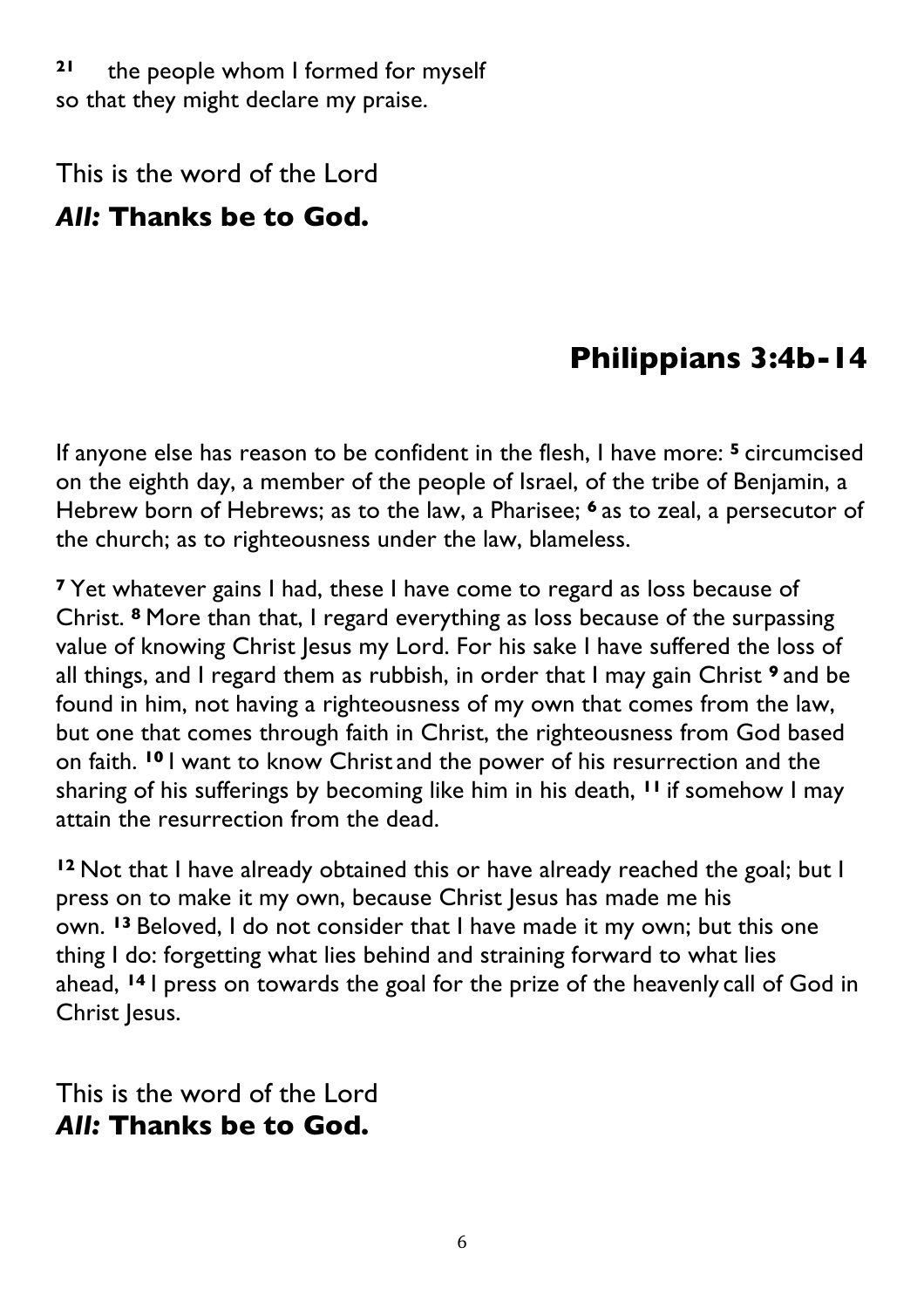## **Hymn – Lead us, heavenly father, lead us**

- 1 Lead us, heavenly Father, lead us o'er the world's tempestuous sea; guard us, guide us, keep us, feed us for we have no help but thee; yet possessing every blessing, if our God our Father be.
- 2 Saviour, breathe forgiveness o'er us; all our weakness thou dost know; thou didst tread this earth before us, thou didst feel its keenest woe; self denying, death defying, thou to Calvary didst go.
- 3 Spirit of our God, descending, fill our hearts with heavenly joy, love with every passion blending, pleasure that can never cloy: thus provided, pardoned, guided, nothing can our peace destroy.

*James Edmeston (1791-1867)*

## **Gospel Reading – John 12:1-8**

*When the Gospel is announced the reader says* Hear the Gospel of our Lord Jesus Christ according to John. *All***: Glory to you, O Lord.**

Six days before the Passover Jesus came to Bethany, the home of Lazarus, whom he had raised from the dead. **<sup>2</sup>** There they gave a dinner for him. Martha served, and Lazarus was one of those at the table with him. **<sup>3</sup>** Mary took a pound of costly perfume made of pure nard, anointed Jesus' feet, and wiped them with her hair. The house was filled with the fragrance of the perfume. **<sup>4</sup>** But Judas Iscariot, one of his disciples (the one who was about to betray him), said, **<sup>5</sup>** 'Why was this perfume not sold for three hundred denarii and the money given to the poor?' **<sup>6</sup>** (He said this not because he cared about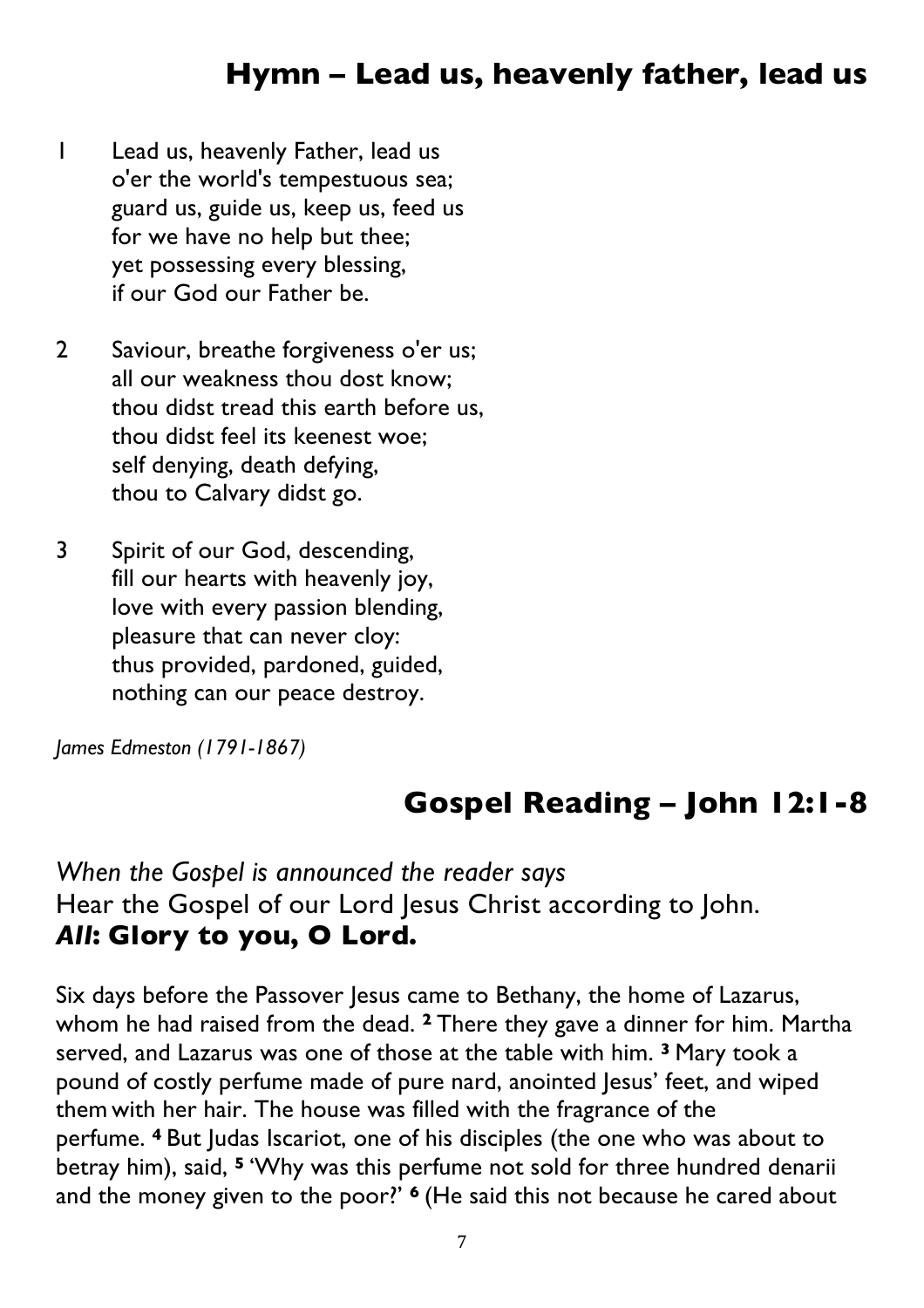the poor, but because he was a thief; he kept the common purse and used to steal what was put into it.) <sup>7</sup> lesus said, 'Leave her alone. She bought it so that she might keep it for the day of my burial. **<sup>8</sup>** You always have the poor with you, but you do not always have me.'

*At the end*

This is the Gospel of the Lord. *All***: Praise to you, O Christ.**

**Sermon**

*After the sermon, we share a time of quiet.*

**The Creed**

**We believe in God, the Father almighty, creator of heaven and earth.**

**We believe in Jesus Christ, his only Son, our Lord, who was conceived by the Holy Spirit, born of the Virgin Mary, suffered under Pontius Pilate, was crucified, died, and was buried; he descended to the dead. On the third day he rose again; he ascended into heaven, he is seated at the right hand of the Father, and he will come to judge the living and the dead.**

**We believe in the Holy Spirit, the holy catholic Church, the communion of saints, the forgiveness of sins, the resurrection of the body,**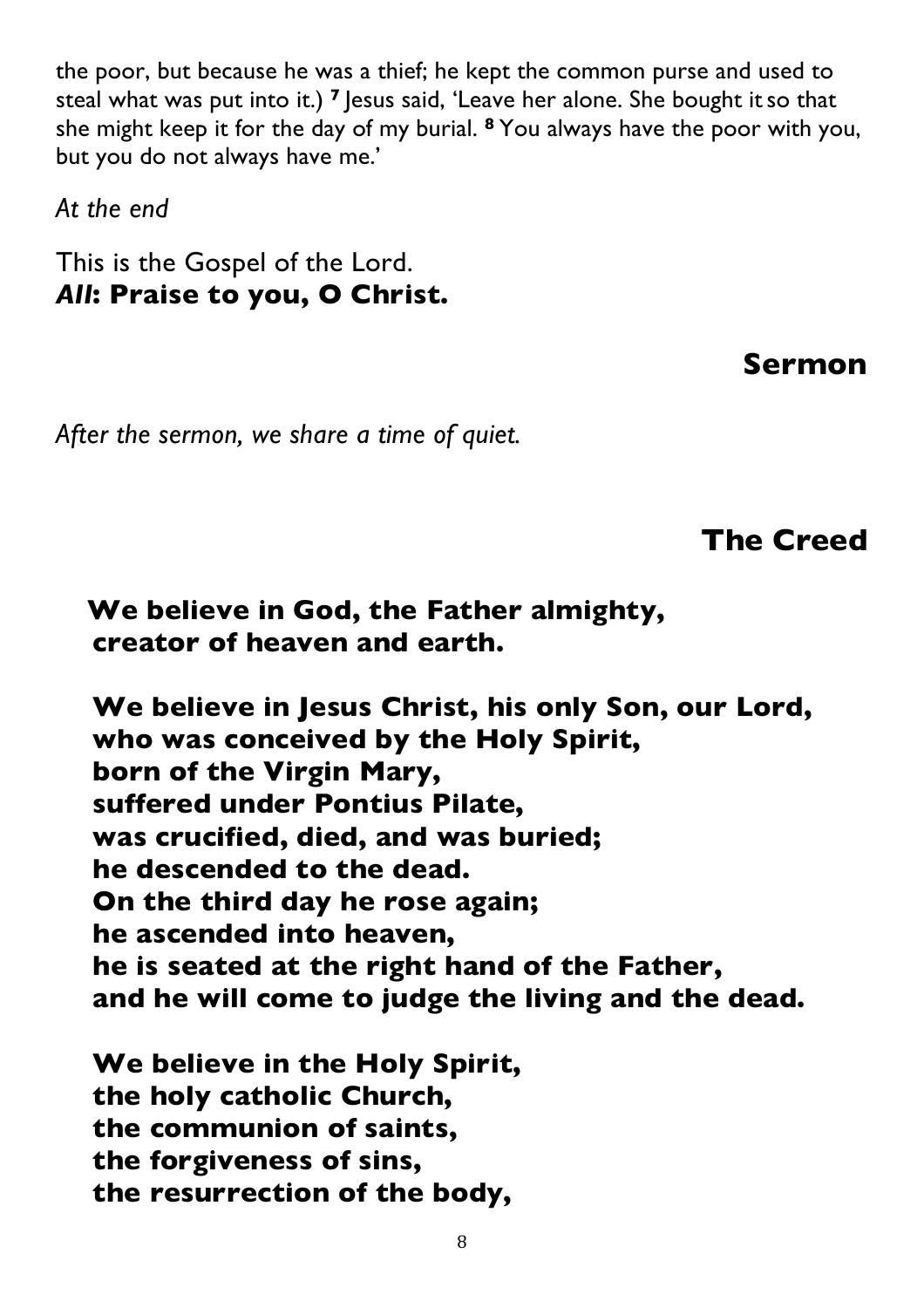#### **and the life everlasting. Amen.**

## **Prayers of Intercession**

Lord, in your mercy *All***: hear our prayer**

*At the end:* Merciful Father, *All:* **accept these prayers for the sake of your Son, our Saviour Jesus Christ. Amen.**

# *The Liturgy of the Sacrament*

**The Peace**

Christ is our peace. He has reconciled us to God in one body by the cross. We meet in his name and share his peace.

The peace of the Lord be always with you *All***: and also with you.**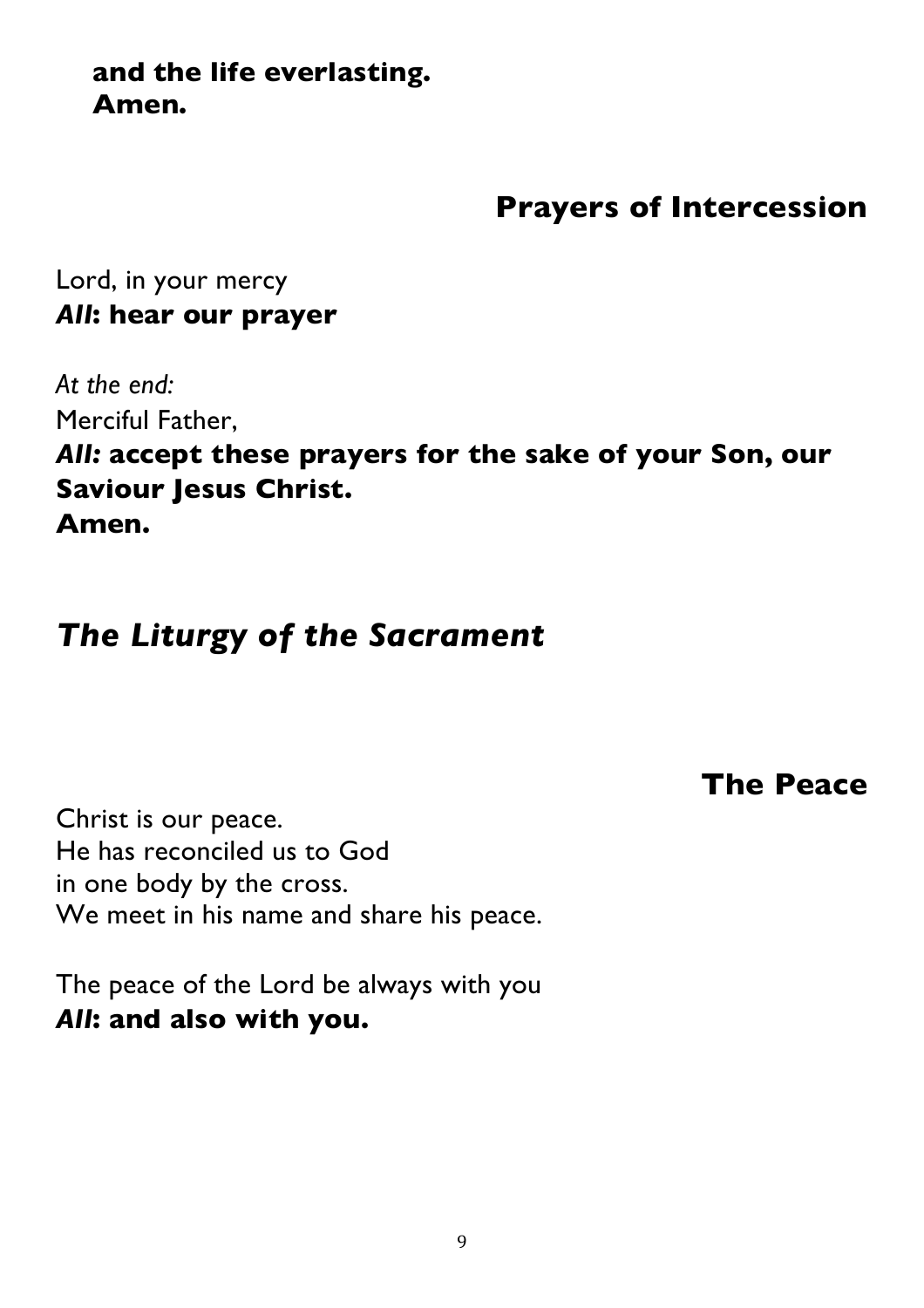## **Hymn – O worship the Lord**

- 1 O worship the Lord in the beauty of holiness; bow down before him, his glory proclaim; with gold of obedience and incense of lowliness, kneel and adore him: the Lord is his name.
- 2 Low at his feet lay thy burden of carefulness: high on his heart he will bear it for thee, comfort thy sorrows, and answer thy prayerfulness, guiding thy steps as may best for thee be.
- 3 Fear not to enter his courts in the slenderness of the poor wealth thou wouldst reckon as thine: truth in its beauty, and love in its tenderness, these are the off rings to lay on his shrine.
- 4 These, though we bring them in trembling and fearfulness, he will accept for the name that is dear; mornings of joy give for evenings of tearfulness, trust for our trembling and hope for our fear.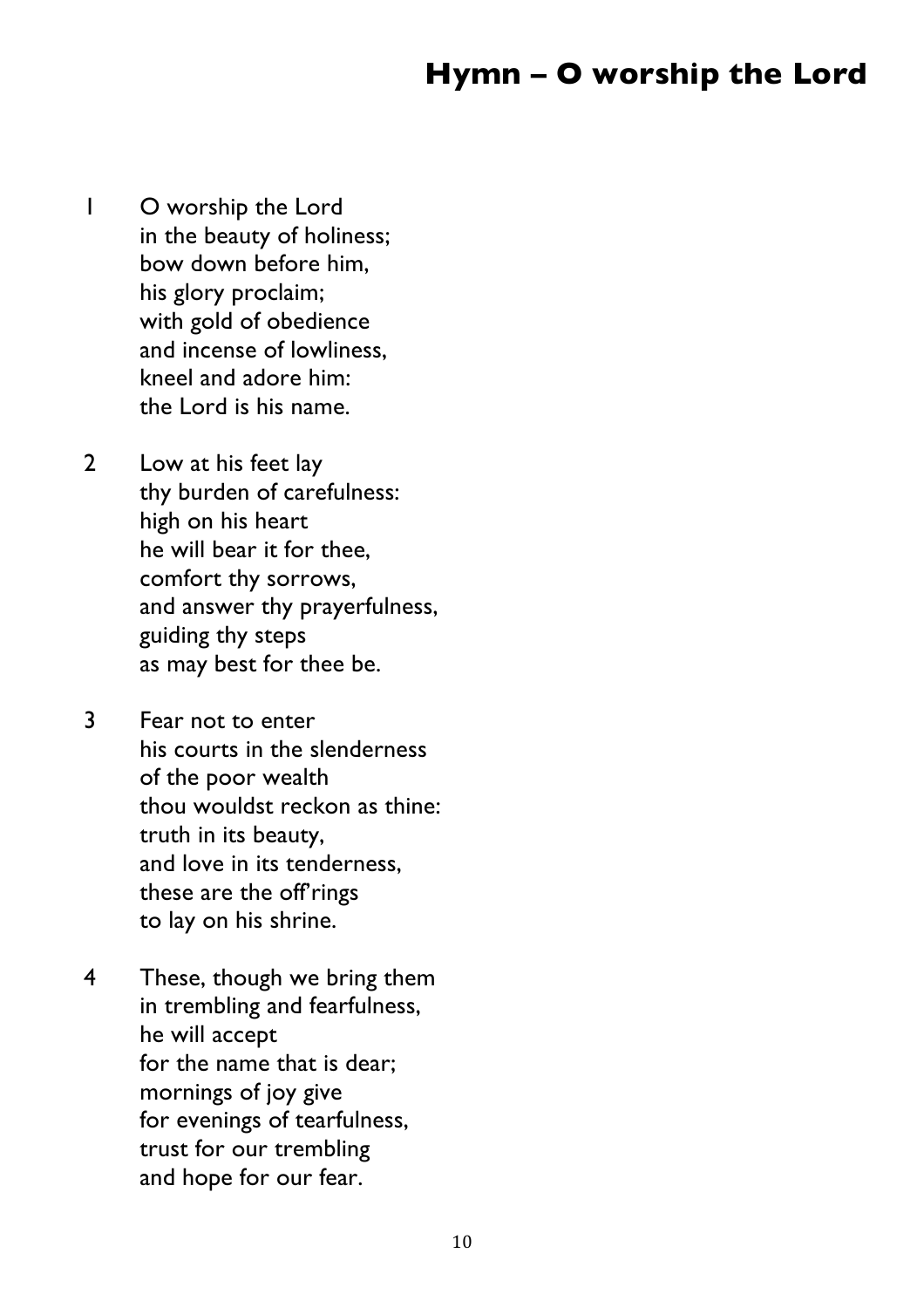*John Samuel Bewley Monsell (1811-1875)*

*There will not be a collection plate passed around today, but please give generously to support St James (details on p.2).*

#### **The Eucharistic Prayer**

#### The Lord is here *All:* **His Spirit is with us**

#### Lift up your hearts *All:* **We lift them to the Lord.**

Let us give thanks to the Lord our God. *All:* **It is right to give thanks and praise.**

And now we give you thanks because for our sins he was lifted high upon the cross, that he might draw the whole world to himself; and, by his suffering and death, became the source of eternal salvation for all who put their trust in him. And so we gladly thank you, with saints and angels praising you, and *saying*:

*All:* **Holy, holy, holy Lord, God of power and might, heaven and earth are full of your glory. Hosanna in the highest.**

**Blessed is he who comes in the name of the Lord. Hosanna in the highest.**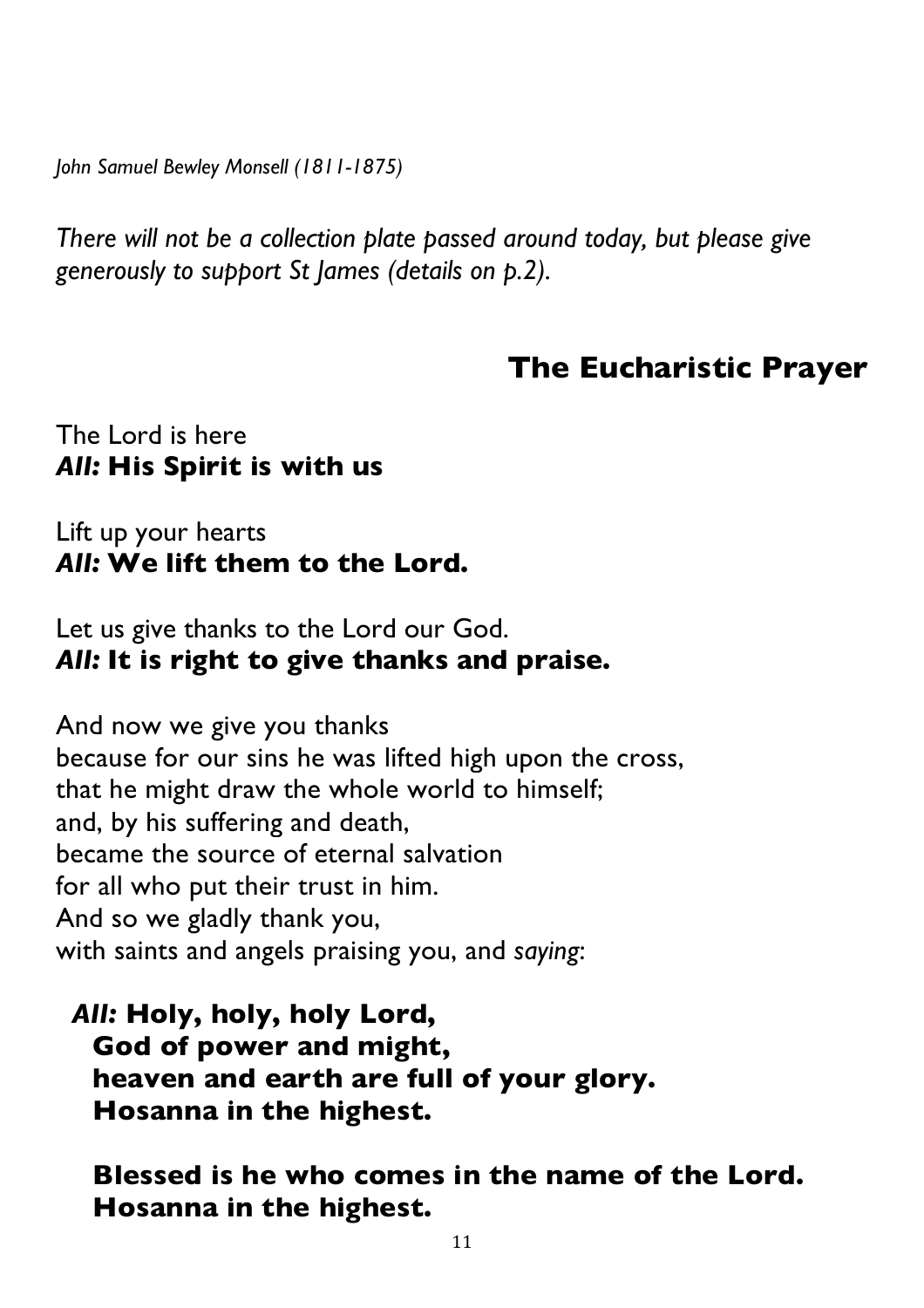We praise and bless you, loving Father, through Jesus Christ, our Lord; and as we obey his command, send your Holy Spirit, that broken bread and wine outpoured may be for us the body and blood of your dear Son.

On the night before he died he had supper with his friends and, taking bread, he praised you. He broke the bread, gave it to them and said: Take, eat; this is my body which is given for you; do this in remembrance of me.

When supper was ended he took the cup of wine. Again he praised you, gave it to them and said: Drink this, all of you; this is my blood of the new covenant, which is shed for you and for many for the forgiveness of sins. Do this, as often as you drink it, in remembrance of me.

So, Father, we remember all that Jesus did, in him we plead with confidence his sacrifice

made once for all upon the cross. Bringing before you the bread of life and cup of salvation, we proclaim his death and resurrection until he comes in glory.

Jesus Christ is Lord: *All:* **Lord, by your cross and resurrection you have set us free. You are the Saviour of the world.**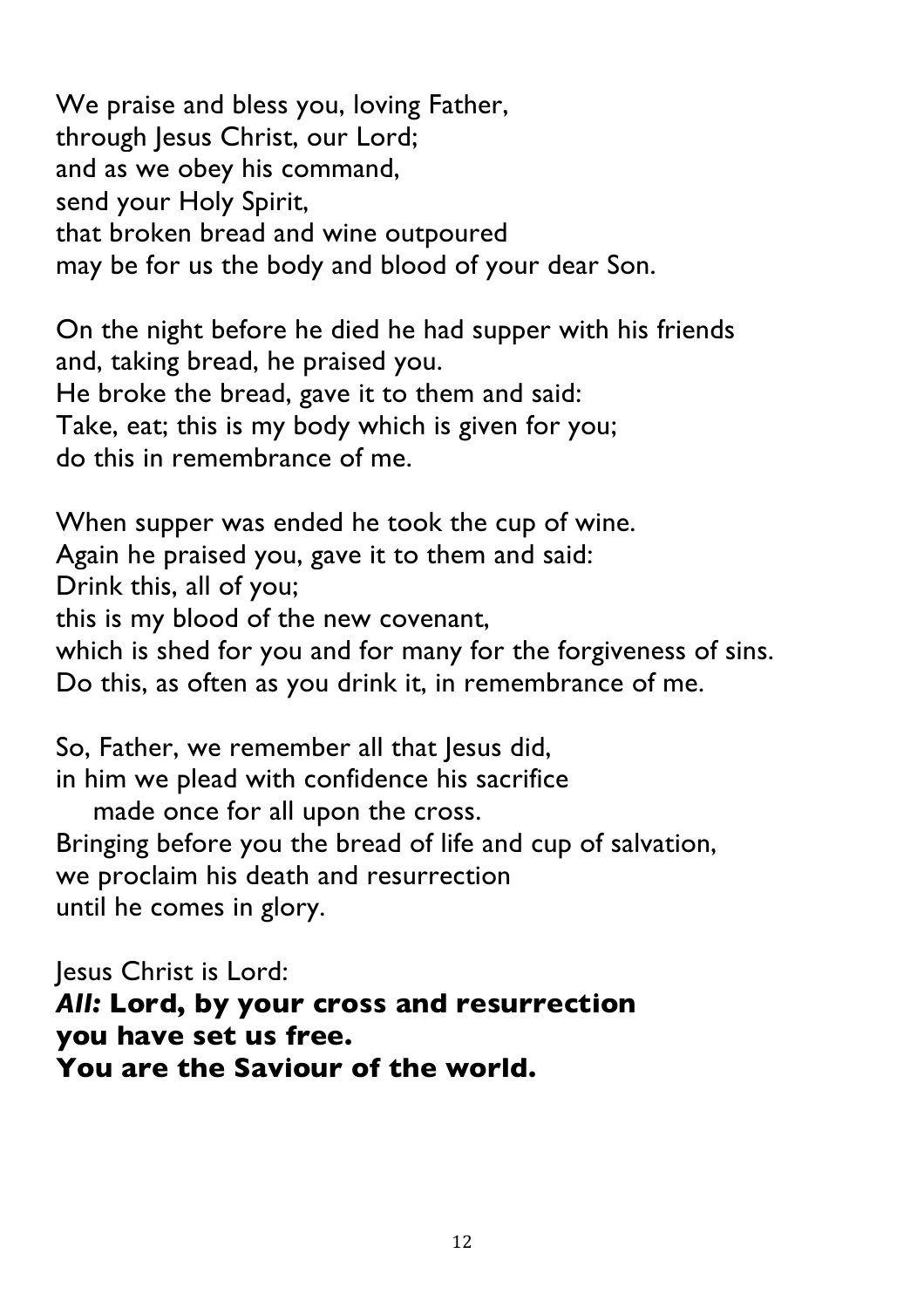Lord of all life, help us to work together for that day when your kingdom comes and justice and mercy will be seen in all the earth. Look with favour on your people, gather us in your loving arms and bring us with all the saints to feast at your table in heaven.

Through Christ, and with Christ, and in Christ, in the unity of the Holy Spirit, all honour and glory are yours, O loving Father, for ever and ever.

#### *All:* **Amen.**

## **The Lord's Prayer**

Trusting in the compassion of God, let us pray with confidence as our Saviour has taught us

**Our Father, who art in heaven, hallowed be thy name; thy kingdom come; thy will be done; on earth as it is in heaven. Give us this day our daily bread. And forgive us our trespasses, as we forgive those who trespass against us. And lead us not into temptation; but deliver us from evil.**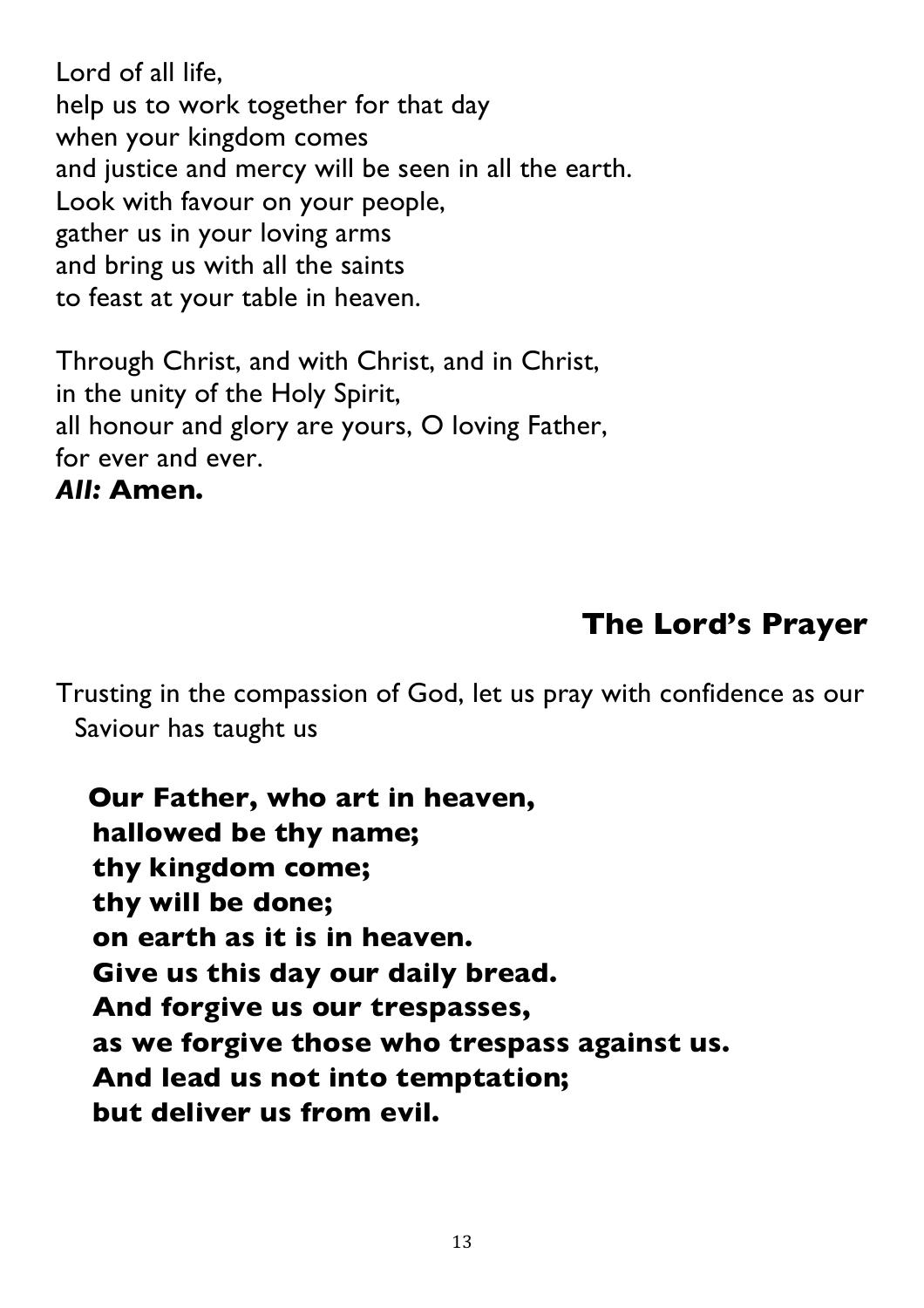**For thine is the kingdom, the power and the glory, for ever and ever. Amen.**

## **Breaking of the Bread**

Every time we eat this bread and drink this cup *All:* **we proclaim the Lord's death until he comes**

*All***: Lamb of God, you take away the sin of the world, have mercy on us.**

**Lamb of God, you take away the sin of the world, have mercy on us.**

**Lamb of God, you take away the sin of the world, grant us peace.**

# **Giving of Communion**

Jesus is the Lamb of God who takes away the sin of the world. Blessed are those who are called to his supper.

*All:* **Lord, I am not worthy to receive you, but only say the word, and I shall be healed.**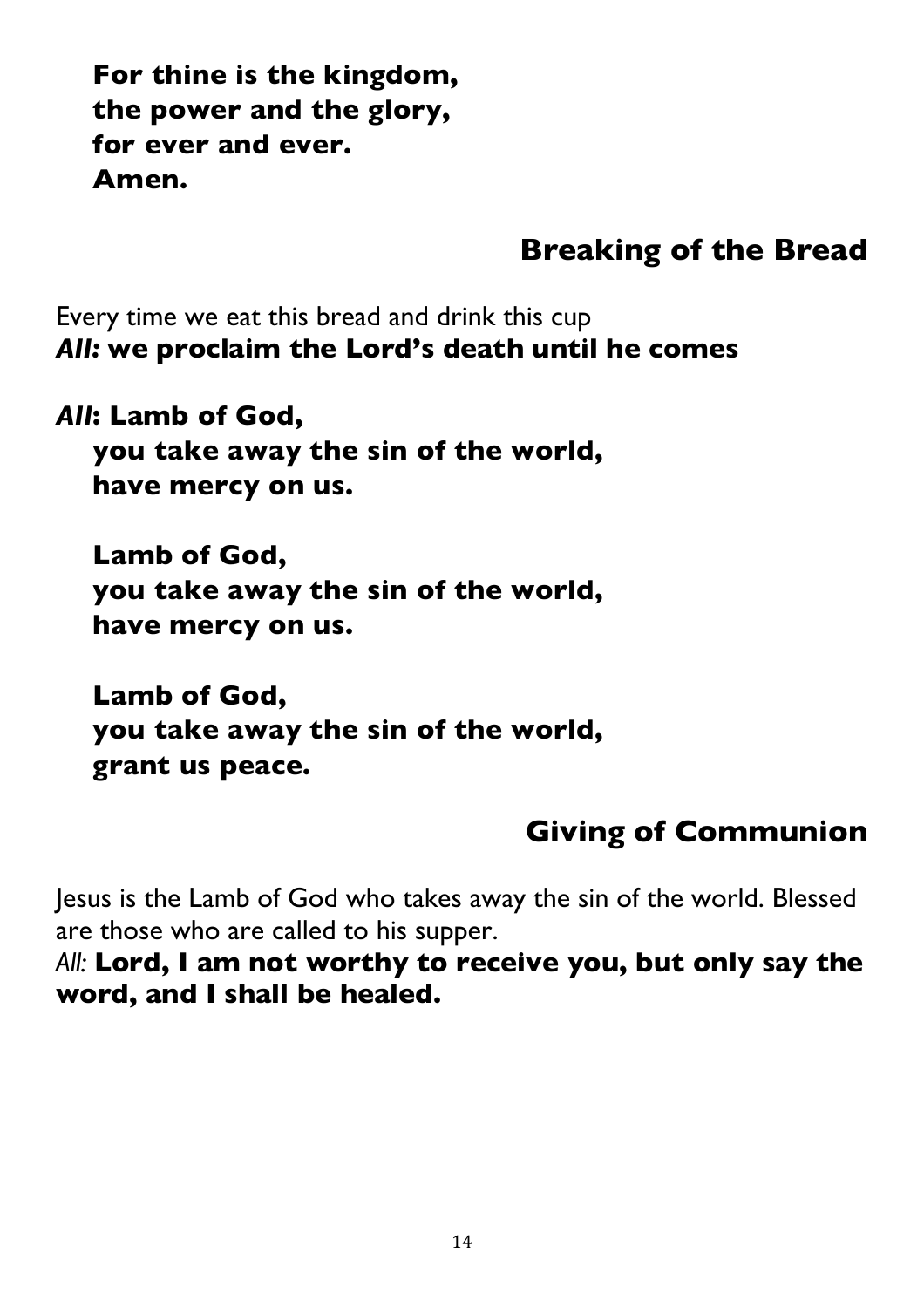**Thanks be to you, Lord Jesus Christ, for all the benefits you have given me, for all the pain and insults you have borne for me. Since I cannot now receive you sacramentally, I ask you to come spiritually into my heart. O most merciful redeemer, friend and brother, may I know you more clearly, love you more dearly, and follow you more nearly, day by day. Amen.**

*We are guided forward by the stewards to receive the bread or a blessing.*

#### **Prayer after Communion**

**Father of all, we give you thanks and praise, that when we were still far off you met us in your Son and brought us home. Dying and living, he declared your love, gave us grace, and opened the gate of glory. May we who share Christ's body live his risen life; we who drink his cup bring life to others; we whom the Spirit lights give light to the world. Keep us firm in the hope you have set before us, so we and all your children shall be free, and the whole earth live to praise your name; through Christ our Lord. Amen.**